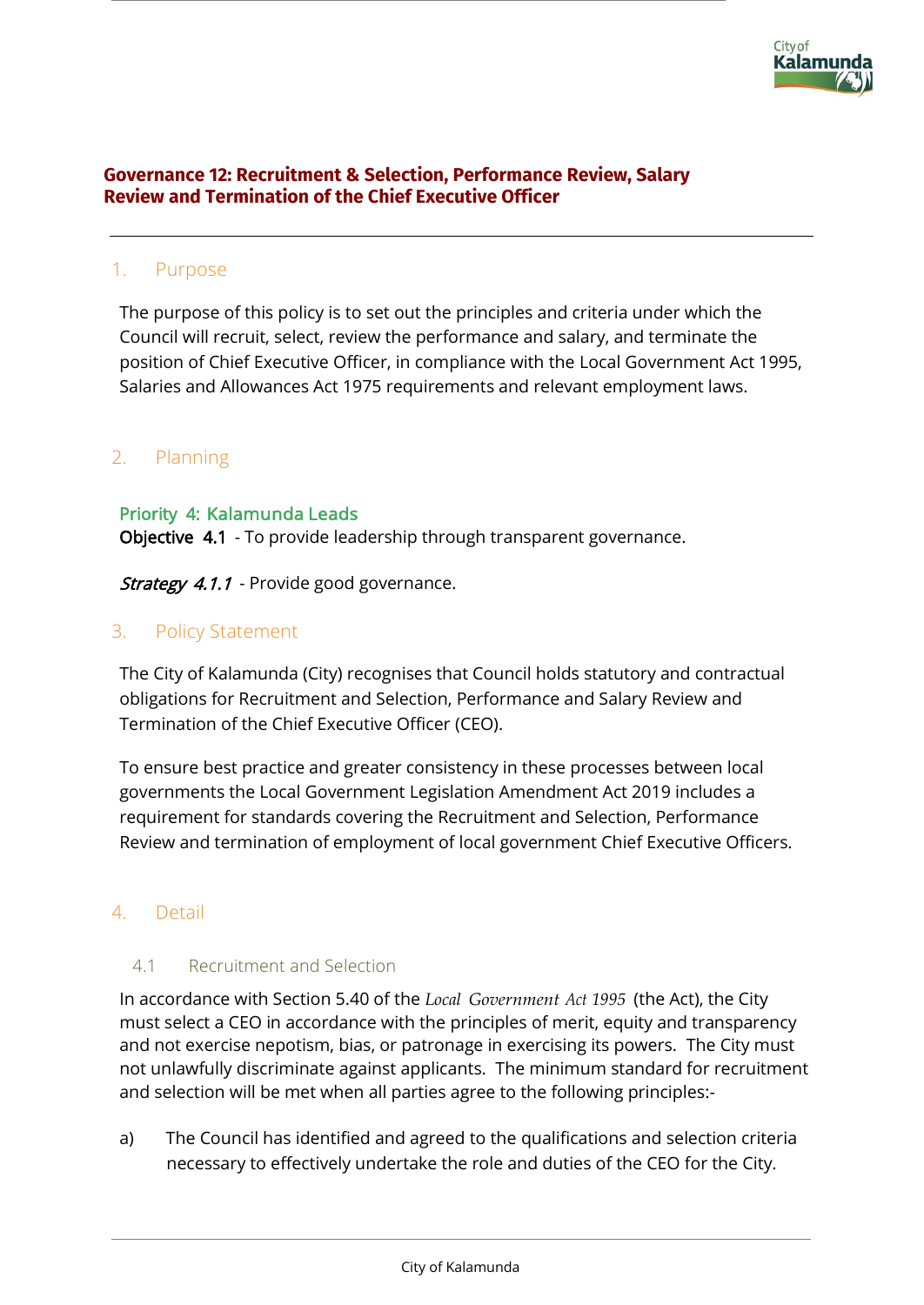- b) The Council has approved, by absolute majority, the Position Description (PD) which clearly outlines the qualifications, selection criteria and responsibilities of the position. The PD is made available to all applicants.
	- c) The Council has established a selection panel to conduct the recruitment and selection process. The panel must include at least one independent person who is not a current elected member, human resources consultant, or staff member of the local government.
	- d) The Council attracts applicants through a transparent, open and competitive process (this is not necessary for vacancies of less than one year). The Council must advertise a vacancy for the position of CEO in the following manner:
		- (i) State-wide public notice of the vacancy (e.g., internet job boards);
		- (ii) Details of the remuneration and benefits offered;
		- (iii) Details of the place where applications are to be submitted;
		- (iv) The date and time the applications close;
		- (v) The duration of the proposed contract;
		- (vi) A web address where the PD can be accessed;
		- (vii) Contact details for a person who can provide further information; and
		- (viii) Any other relevant information
	- e) The Council has assessed the knowledge, experience, qualifications and skills of all applicants against the selection criteria.
	- f) The Council has verified the recommended applicant's work history, qualifications, referees and claims made in their job application.
	- g) The appointment is merit-based, with the successful applicant assessed as clearly demonstrating how their knowledge, skills and experience meet the selection criteria.
	- h) The appointment is made impartially and free from nepotism, bias or unlawful discrimination.
	- i) The Council has endorsed by absolute majority the final appointment.
	- j) The Council has approved the employment contract by absolute majority.
	- k) The Council re-advertises the CEO position and undertakes a recruitment and selection process after each instance where a person has occupied the position for ten (10) consecutive years.
		- 4.2 Selection Panel and Independent Person

In accordance with Section 5.40 of the Act, the City is required to establish a selection panel to conduct and facilitate the recruitment and selection process. The selection panel should be made up of elected members and must include at least one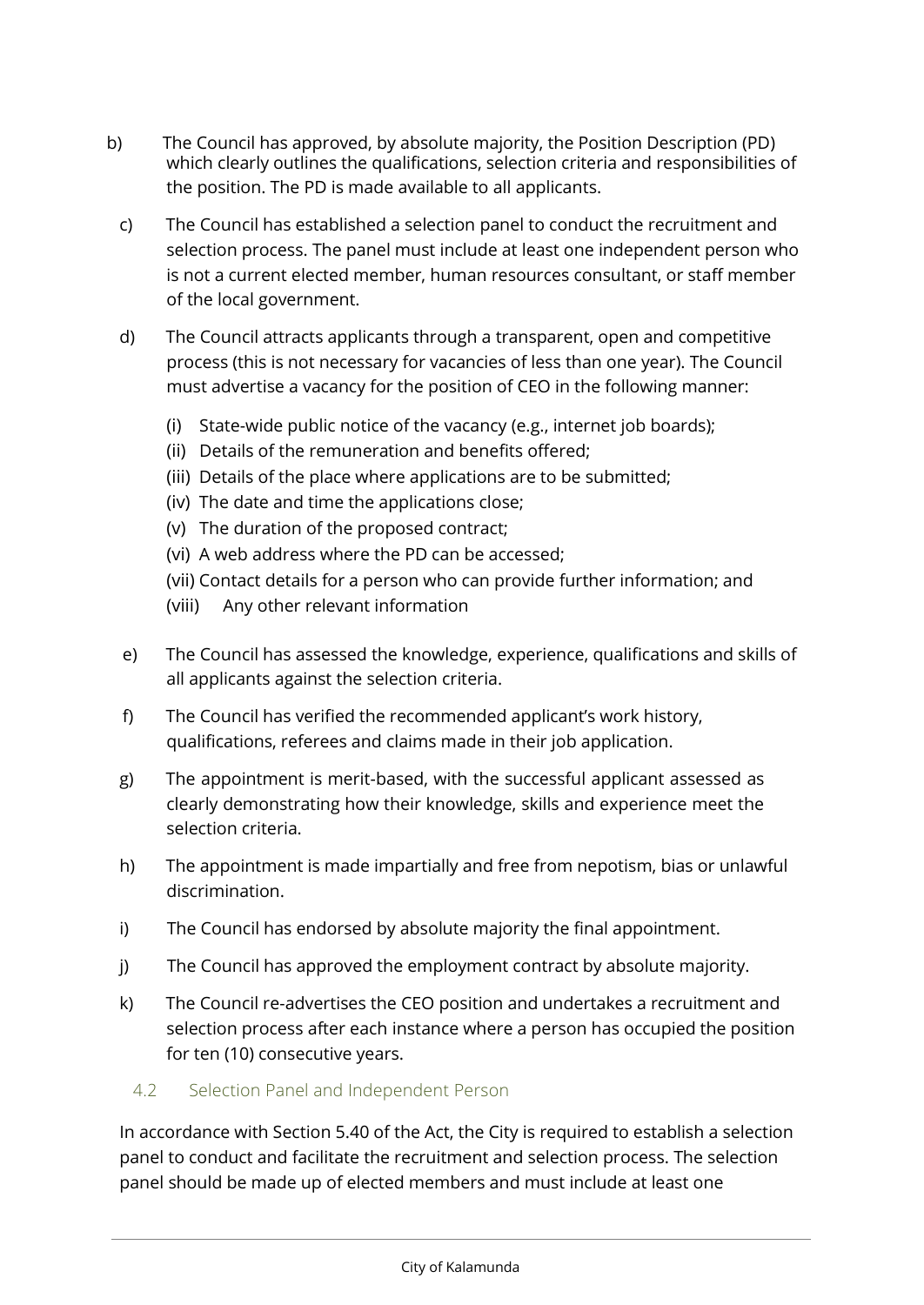independent person. The independent person cannot be a current elected member, human resources consultant, or staff member of the local government. Examples who the independent person could be include:-

- a) Former elected members or staff members of the Council;
- b) Former elected members or staff members of another Council;
- c) A prominent or highly regarded member of the community; or
- d) A person with experience in the recruitment of CEOs and senior executives

Panel members will participate in the selection panel for the duration of the recruitment and appointment process. A new panel should be selected for each occasion of CEO recruitment.

## 4.3 Selection Panel Responsibilities

The panel is required to read and assess all applications and create a shortlist of appropriately qualified and experienced candidates. The shortlisted candidates will be required to conduct a presentation to the Council and will be interviewed by the Council using an agreed set of interview questions.

## 4.4 Independent Human Resources Consultant

The Council can seek independent advice from a Human Resources (HR) consultant, but they cannot be a member of the HR team within the City nor be associated with the City or any Council members. The consultant can be an independent HR professional, recruitment consultant or recruitment agency.

The HR consultant will provide advice to the selection panel on conducting the recruitment process, or provide support in undertaking certain aspects of the recruitment process such as:

- a) development or review of the PD;
- b) development of selection criteria;
- c) development of assessment methods in relation to the selection criteria;
- d) drafting of the advertisement;
- e) executive search;
- f) preliminary assessment of the applications;
- g) shortlisting;
- h) drafting questions for interview;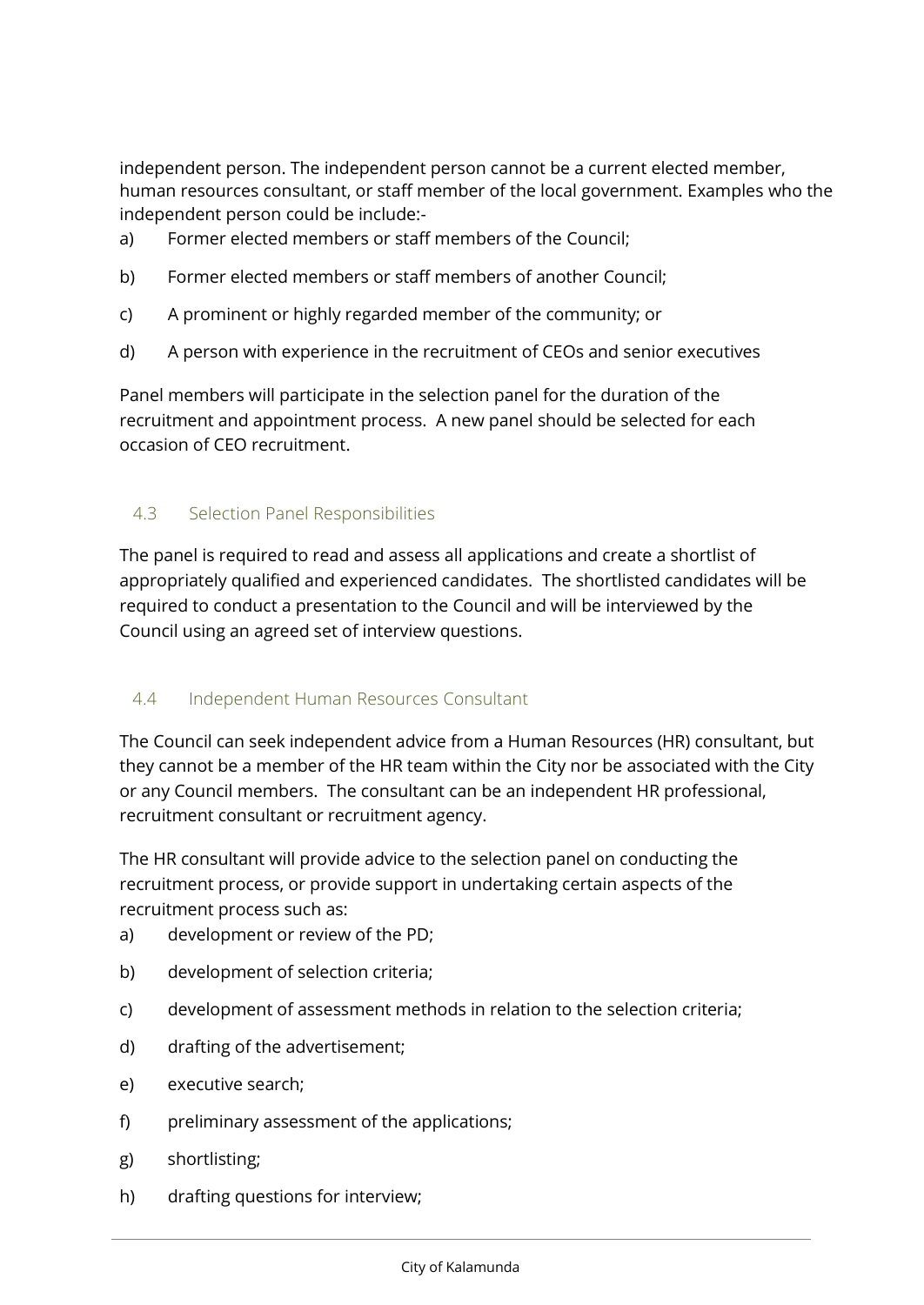- i) coordinating interviews;
- j) preparing the selection summary assessment and recommendation;
- k) arranging for an integrity check and/or police clearance; and
- l) assisting the Council in preparing the employment contract.

The HR consultant cannot be directly involved in determining which application should be recommend for the position as their role is not one of decision maker nor can the consultant:

- a) conduct the interviews of candidates (only the selection panel can do this);
- b) make the decision about who to appoint; and
- c) negotiate the terms and conditions of employment (only provide advice on remuneration etc to the selection panel).
	- 4.5 Selection and Appointment of CEO

Selection of an applicant should be based on the person best suited to the requirements of the position and the needs of the Council. As part of the selection process, the Council may request the preferred candidate to do a presentation to Council.

The appointment decision by the Council should be based on the assessment of all measures used including:

- a) assessment techniques used;
- b) quality of application;
- c) referee reports; and
- d) verification of formal qualifications, work history and other facts.

Once a preferred candidate has been identified, the CEO employment contract will be drawn up inclusive of the necessary provisions required under section 5.39 of the Act and adhere to associated regulations and legislations. The contract:

- a) must not exceed a five-year term;
- b) contain the expiry date of the contract.
- c) specify the performance criteria for the purpose of reviewing the CEO performance; and
- d) as prescribed under regulation 18b of the Administrations Regulations, the maximum amount of money to which the CEO is to be entitled if the contract is terminated before the expiry date. The amount is not to exceed whichever is the lesser of: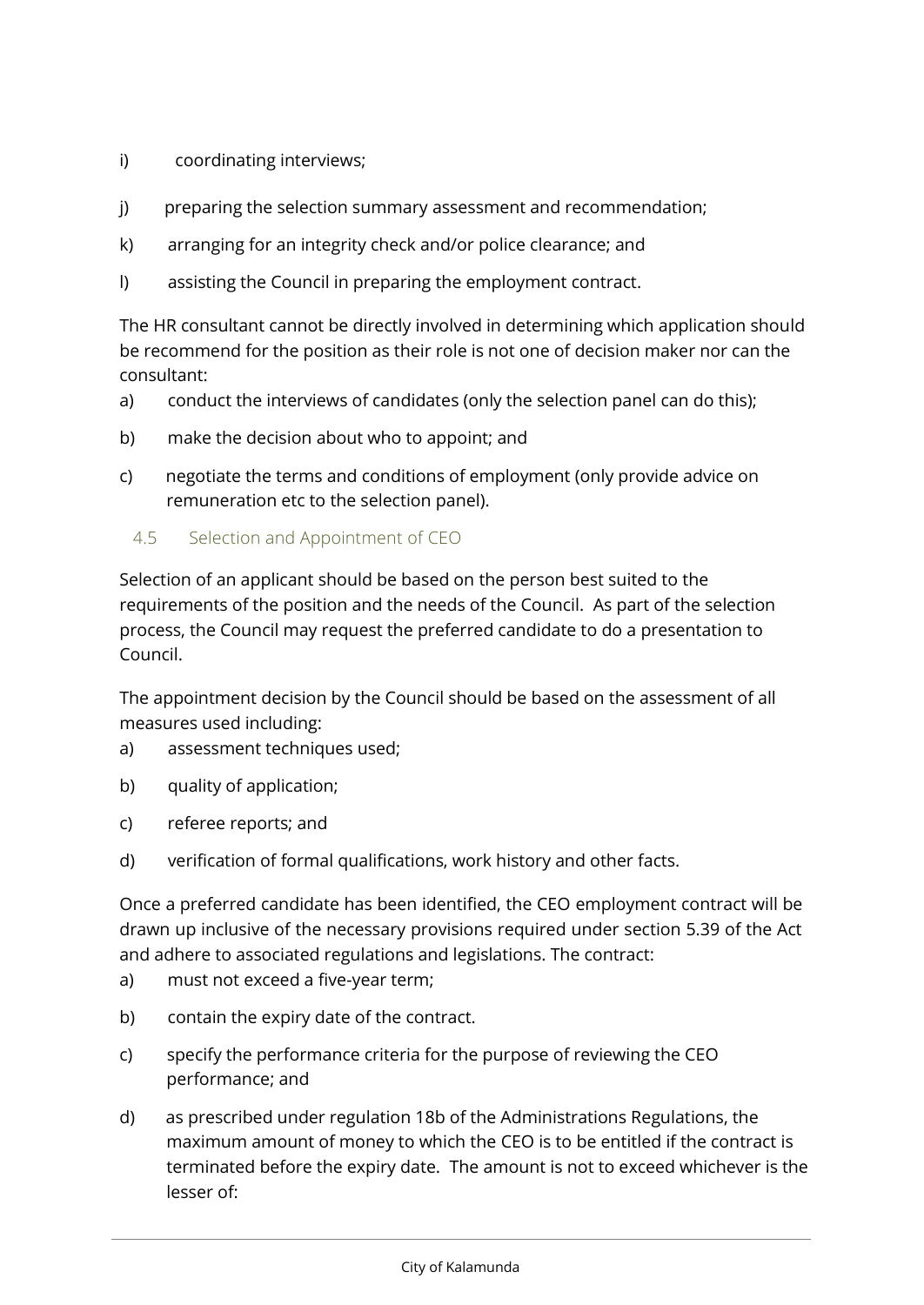- (i) the value of one year's remuneration under the contract; or<br>(ii) the value of the remuneration that the CEO would have been
- the value of the remuneration that the CEO would have been entitled to, had the contract not been terminated.

The Council must approve, by absolute majority, the employment contract and the person they appoint as CEO.

# 4.6 Appointment of Acting CEO

In accordance with Section 5.39C of the Act, if the CEO is absent from the workplace for periods of leave less than twelve months, Council is required to appoint an Acting CEO.

The process for appointment of an Acting CEO will be in accordance with Governance Policy 18 - Appointment of Acting CEO.

# 4.7 Performance Review

In accordance with Section 5.38 of the Act, a CEO who is employed for a term of more than one year, will have their performance reviewed formally at least one in every year of their employment.

The minimum standard for performance review will be met if:

- a) performance criteria is specific, relevant, measurable, achievable and timebased;
- b) the performance criteria and the performance process are recorded in a written document, negotiated with and agreed upon by the CEO and Council.
- c) the CEO is informed about how their performance will be assessed and managed and the results of their performance assessment.
- d) the collection of evidence regarding performance outcomes is thorough and comprehensive.
- e) assessment is made free from bias and based on the CEO's achievements against documented performance criteria, and decisions and actions are impartial and transparent; and
- f) the Council has endorsed the performance review assessment by absolute majority.

Setting the performance criteria can include:

- a) service delivery targets from the City's Strategic Community Plan.
- b) budget compliance.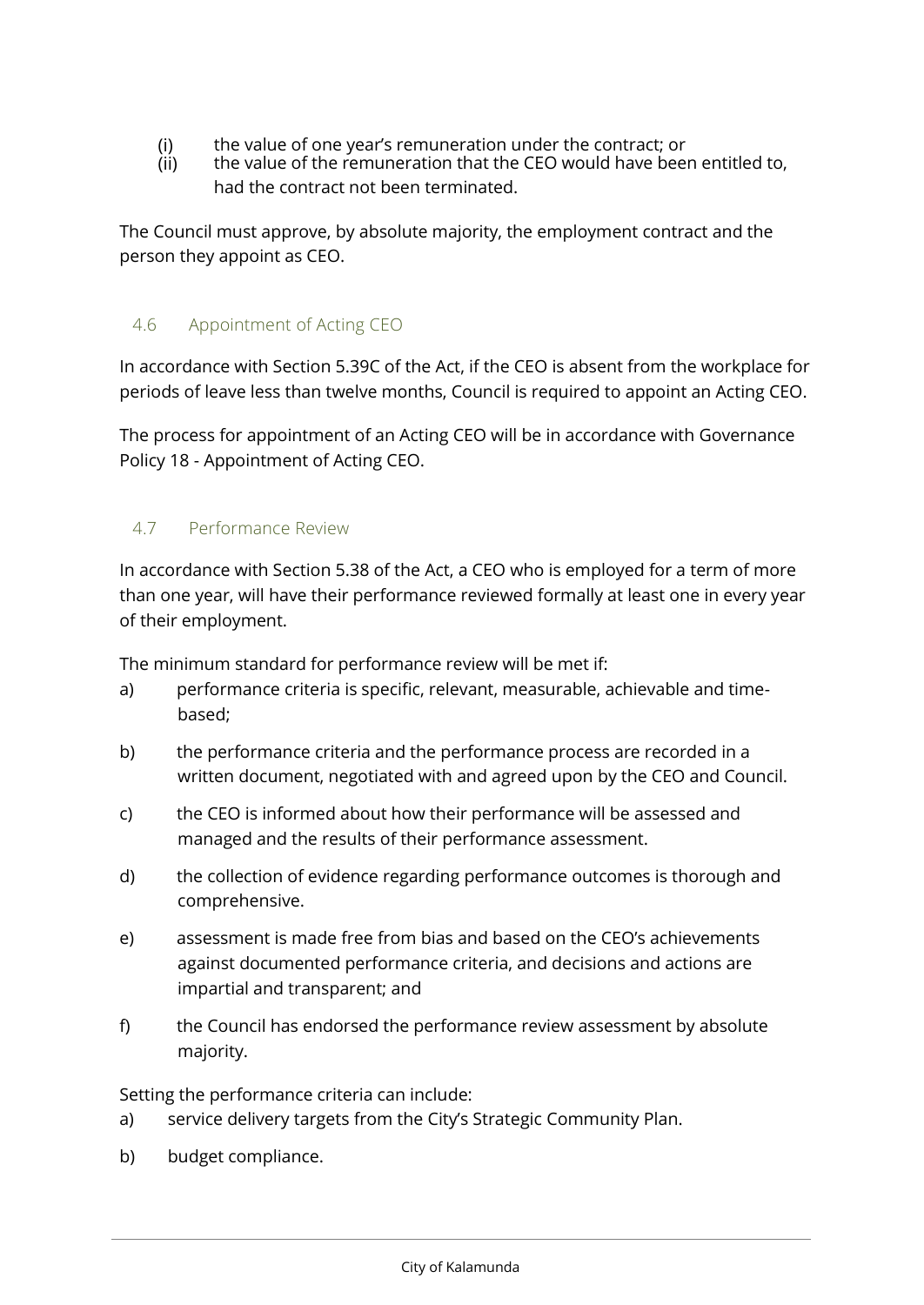- c) organisational capability
- d) operational and project management.
- e) financial performance and asset management.
- f) timeliness and accuracy of information and advice to Councillors.
- g) implementation of Council resolutions.
- h) management of organisational risks;
- i) leadership, including conduct and behaviour, and human resource management; and
- j) stakeholder management and satisfaction.
	- 4.8 Performance Review Panel (Chief Executive Officer Review Committee)

#### The Performance Review panel will consist of:

- a) The Mayor (Chairperson)
- b) all councillors, and
- c) an independent Observer.
- 4.9 Performance Review Facilitator

An Independent Consultant, experienced in performance reviews in a local government setting, can be appointed to assist the Performance Review Panel with the overall review process, including: -

- a) setting performance criteria.
- b) preparing the performance agreement.
- c) collecting performance evidence.
- d) writing the performance appraisal report.
- e) facilitating meetings between the performance review panel.
- f) assisting with the provision of feedback to the CEO;
- g) formulating plans to support improvement (if necessary); and
- h) providing an objective view regarding any performance management-related matters between the concerned parties.

It is a requirement of the regulations that the process by which the CEO's performance is documented and agreed by both parties. Council and the CEO must agree on any performance criteria that is in addition to what is specified in the CEO's contract of employment.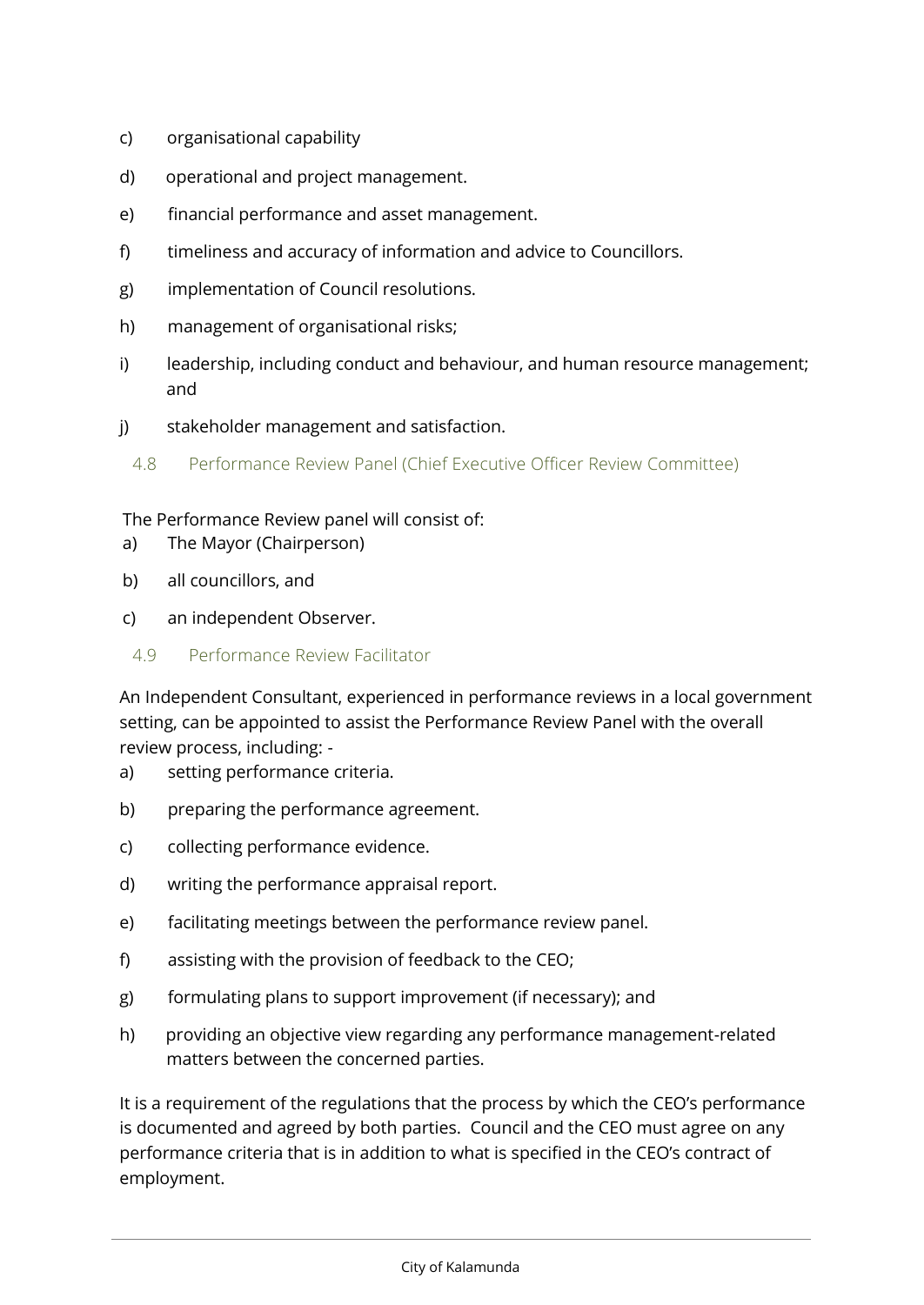The CEO performance is measured in an objective manner against the performance criteria set for that year and are impartial. Assessment of the performance can include:

- a) achievement of key business outcomes.
- b) interactions with the Council and progress that has been made towards implementing the Council's strategic vision.
- c) Audit and Risk committee reports.
- d) workforce metrics
- e) incident reports.
- f) organisational survey results.
- g) relationships with relevant stakeholder groups; and
- h) insights from key stakeholders.
	- 4.10 Addressing Performance Issues

Once the CEO's performance has been assessed, any areas requiring attention or improvement that have been identified must be formally discussed with the CEO and a written plan agreed and implemented to address the performance shortfalls. The plan must include:

- a) actions to be taken.
- b) who is responsible for the actions;
- c) a constructive approach towards improving competency;
- d) an agreed timeframe to improve the performance gaps identified.
- e) options for professional development, training, counselling, mediation, mentoring or developing new work routines; and
- f) regular feedback discussions to ensure the improvements are being made and maintained.

If potential wrongdoing (misconduct) is identified, the Council should be referring the matter to the Public Sector Commission or Corruption and Crime Commission. This provides an independent process to follow and ensures probity, natural justice and oversight of allegations.

The Council must ensure that accurate and comprehensive records of the performance management process are created, and any information produced must be kept strictly confidential.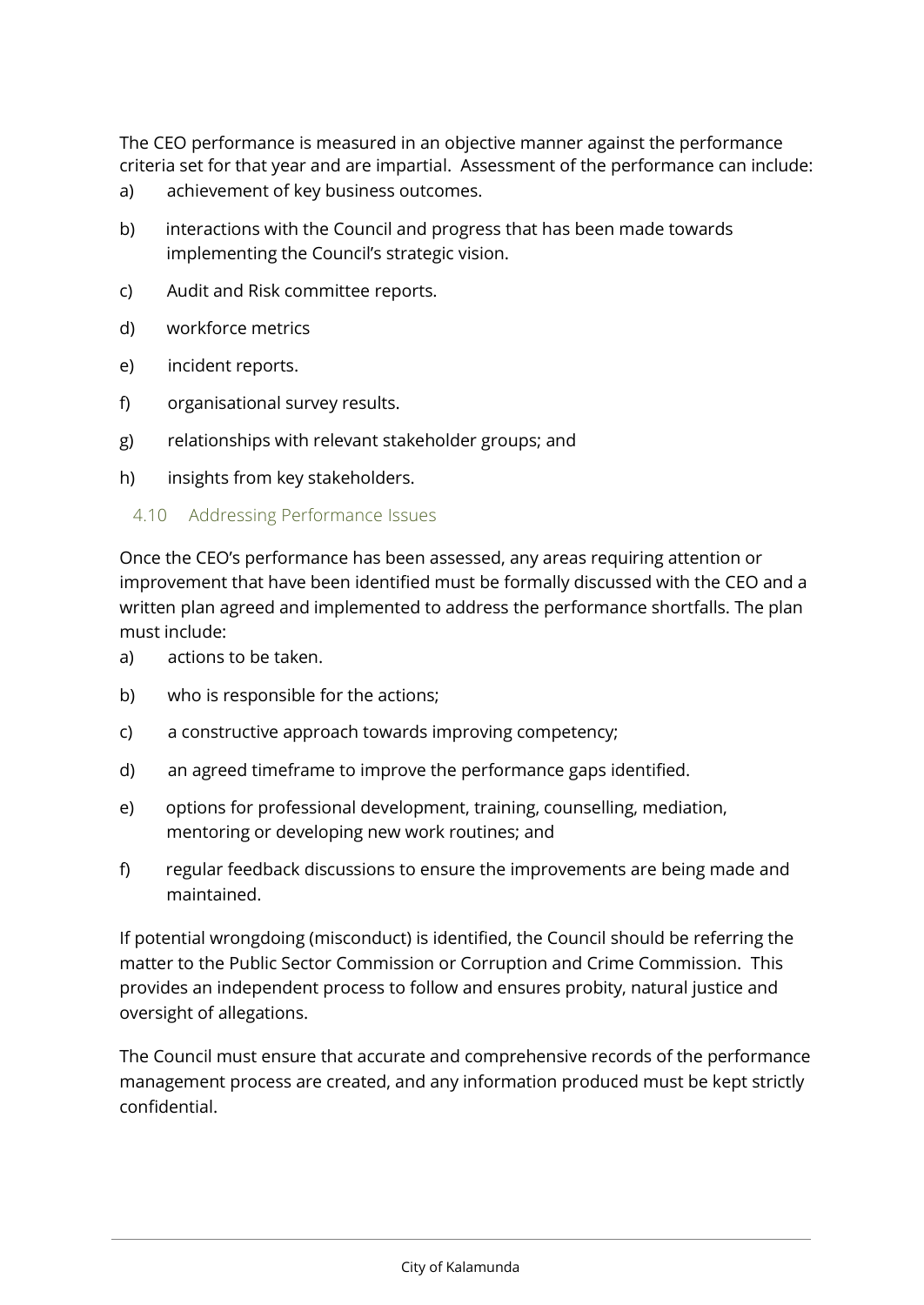## 4.11 Salary Review

The CEO's employment contract requires that the review of salary and other benefits must occur annually and must have regard to:

- a) the CEO's performance, as determined in the performance review.
- b) any changes to the work value or responsibilities of the CEO's position.
- c) the hours of work, including hours worked outside normal working hours.
- d) the condition of the market and economy generally.
- e) the relevant determination from time to time made under the Salaries and Allowances Act 1975; and
- f) the capacity of the City to pay an increase.

The Council is not obliged to increase the amount of salary or benefits but must not, other than with the CEO's consent, reduce the amount of the total salary and benefits package (also called 'Remuneration Package').

## 4.12 Termination

The standards for the termination of the CEO's employment (other than for reasons such as voluntary resignation or retirement) are based on the principles of fairness and transparency. Procedural fairness is a principle of common law regarding the proper and fair procedure that should apply when a decision is made that may adversely impact upon a person's rights or interests.

The minimum standards for the termination of a CEO's contract will be met if:

- a) decisions are based on assessment of the CEO's performance as measured against the documented performance criteria in the CEO's contract.
- b) performance issues have been identified as part a performance review (conducted within the preceding 12 months) and the CEO has been informed of the issues. The Council has given the CEO a reasonable opportunity to improve and implement a plan to remedy the performance issues, but the CEO has not subsequently remedied these issues to the satisfaction of the Council.
- c) the principle of procedural fairness is applied. The CEO is informed of their rights, entitlements and responsibilities in the termination process. This includes the CEO being provided with notice of any allegations against them, given a reasonable opportunity to respond to those allegations or decisions affecting them, and their response is genuinely considered.
- d) decisions are impartial and transparent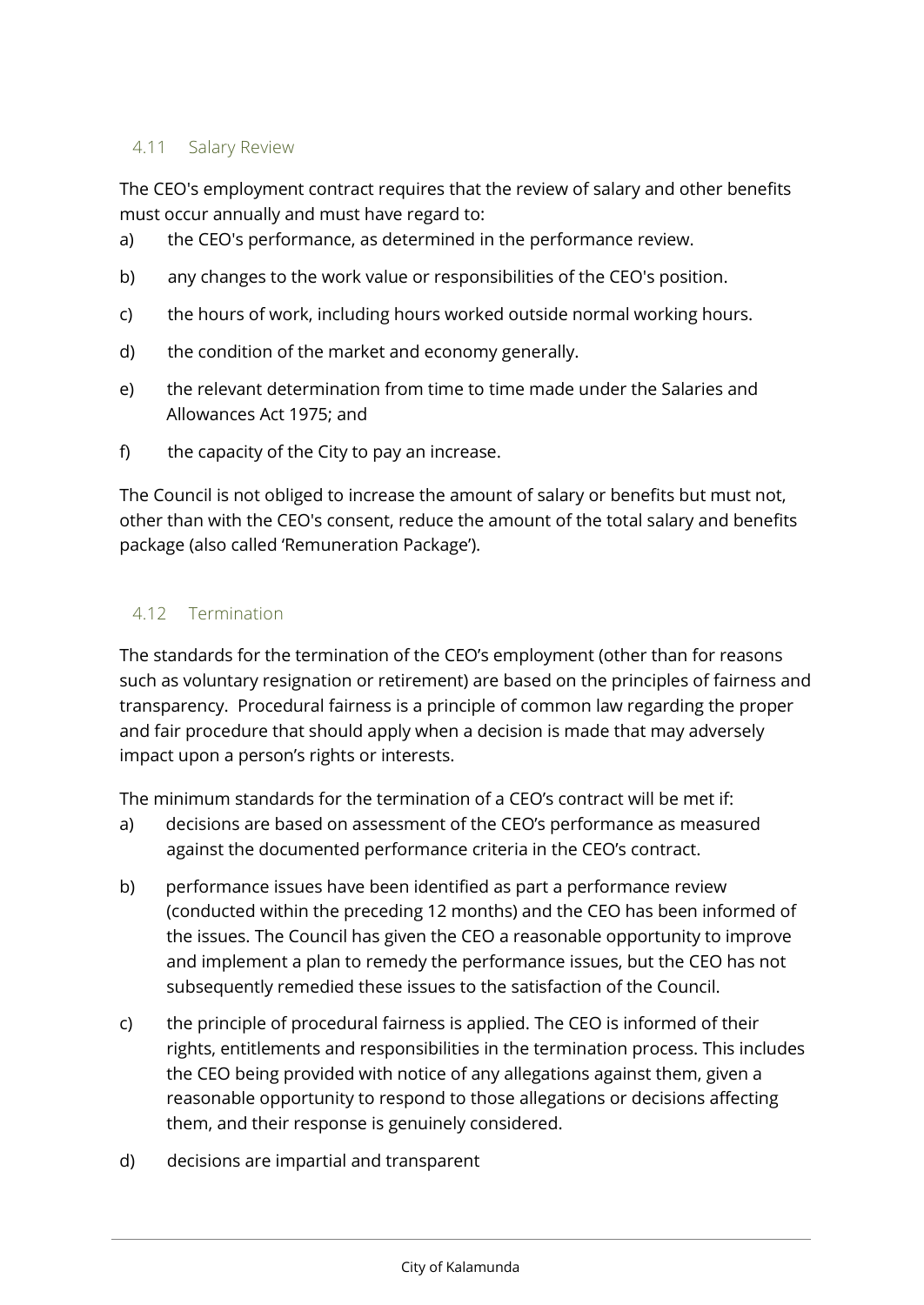- e) the Council has endorsed the termination by absolute majority; and
- f) the required notice of termination (which outlines the reasons for termination) is provided in writing.

## 4.13 Reasons for Termination

The early termination of a CEO's employment may end due to:

- a) poor performance.
- b) misconduct; or
- c) non-performance or repudiation of contract terms.

There is a difference between poor performance and serious misconduct. Poor performance is defined as an employee not meeting the required performance criteria or demonstrating unacceptable conduct and behaviour at work, it includes:

- a) not carrying out their work to the required standard or not doing their job at all.
- b) not following workplace policies, rules or procedures.
- c) unacceptable conduct and behaviour at work.
- d) disruptive or negative behaviour at work;
- e) not meeting the performance criteria set out in the employment contract and/or performance agreement unless these are outside the CEO's control.
- f) not complying with an agreed plan to address performance issues.
- g) failing to comply with the provisions of the Local Government Act 1995 and other relevant legislation; or
- h) failing to follow Council endorsed policies.

Serious misconduct can include when an employee:

- a) causes serious and imminent risk to the health and safety of another person or to the reputation or revenue of the local government; or
- b) behaves unlawfully or corruptly; or
- c) deliberately behaves in a way that is inconsistent with continuing their employment.

Termination on the basis of misconduct is covered by employment law. The Council should seek independent legal, employment or industrial relations advice prior to a termination. A Council should also seek independent advice during the termination process including advice on the relevant employment legislation affecting CEO employment and the application of that legislation to their specific circumstances. This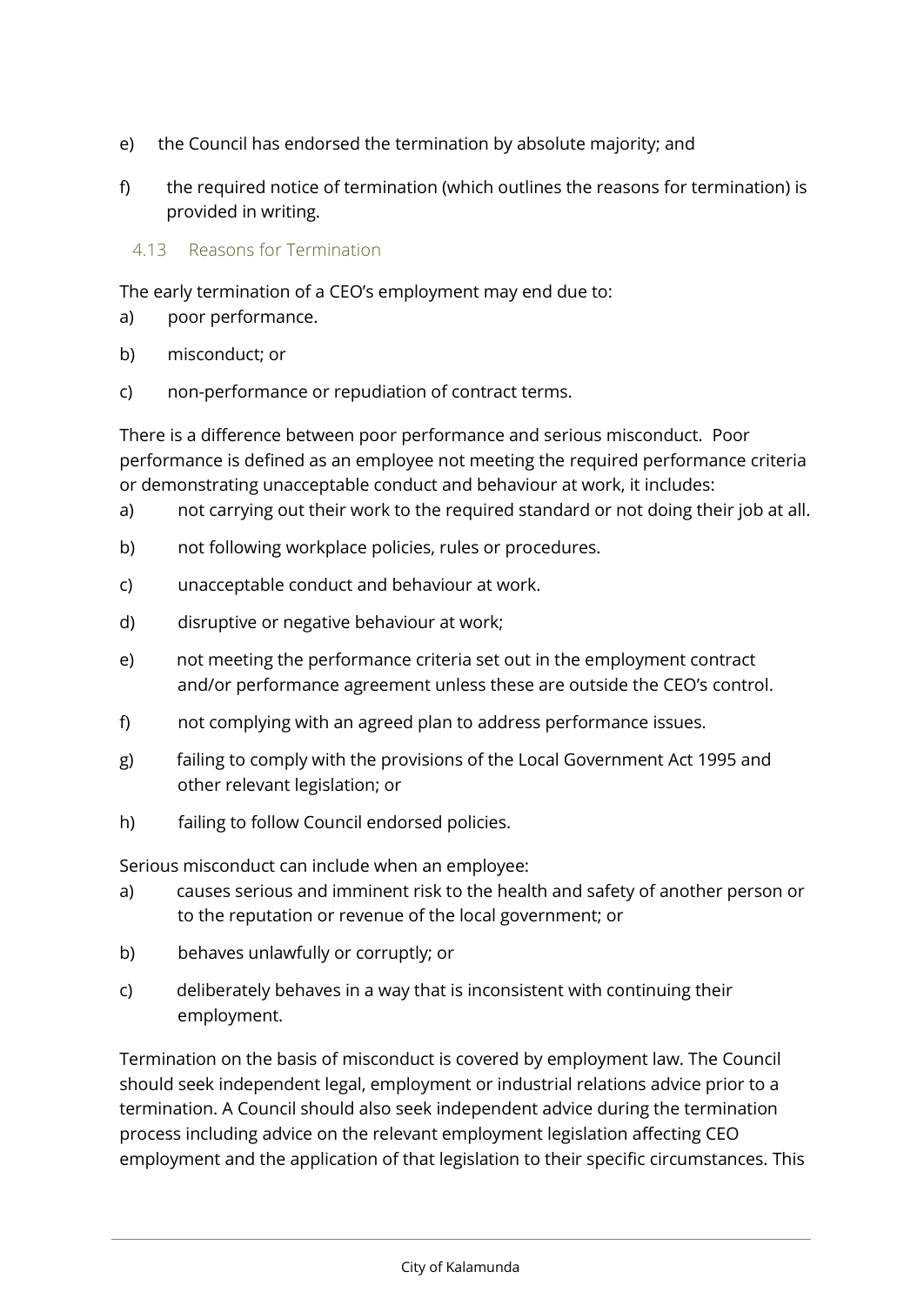will ensure that a Council complies with employment law during the entire termination process.

A confidential request to the Director, Corporate Services can be made so Council can obtain three quotes from appropriate legal firms. The three quotes can be submitted to Council for consideration and decision. The Director, Corporate Services will raise a PO and release funds so the Council can then receive independent legal advice prior to any decision to terminate.

Council is required to endorse the decision to terminate a CEO's employment by way of an absolute majority decision. The Council must certify that the termination was in accordance with the adopted standards in regulations.

# 4.14 Termination Report

The Council will prepare a termination report which outlines the reasons for termination, the opportunities and assistance provided to the CEO to remedy any issues, and an explanation of the CEO's failure to do so.

Council must provide prior opportunities and support to the CEO to assist them in remedying the issues which form the basis of the termination. It is a requirement of the Act that Council must provide written notice to the CEO outlining the reasons for their decision to terminate.

In addition, Council must certify that the termination of the CEO's employment was carried out in accordance with the standards set out in regulations.

# 4.15 Confidentiality

The Council should ensure that the termination process is kept confidential. The CEO is to be informed of their rights and entitlements. Notice of termination of employment is required to be given in writing. Where possible, the news of termination of employment should also be delivered in person. The CEO should be provided with a letter outlining the reasons for, and date of, the termination of their employment.

Before making any public announcements on the termination of the CEO, the Council should ensure that the entire termination process is complete, including that the CEO has been informed in writing of the termination.

# 5. Community Consultation

This Policy is guided by the Local Government Amendment Act 2021 and Is not required to be the subject of community consultation.